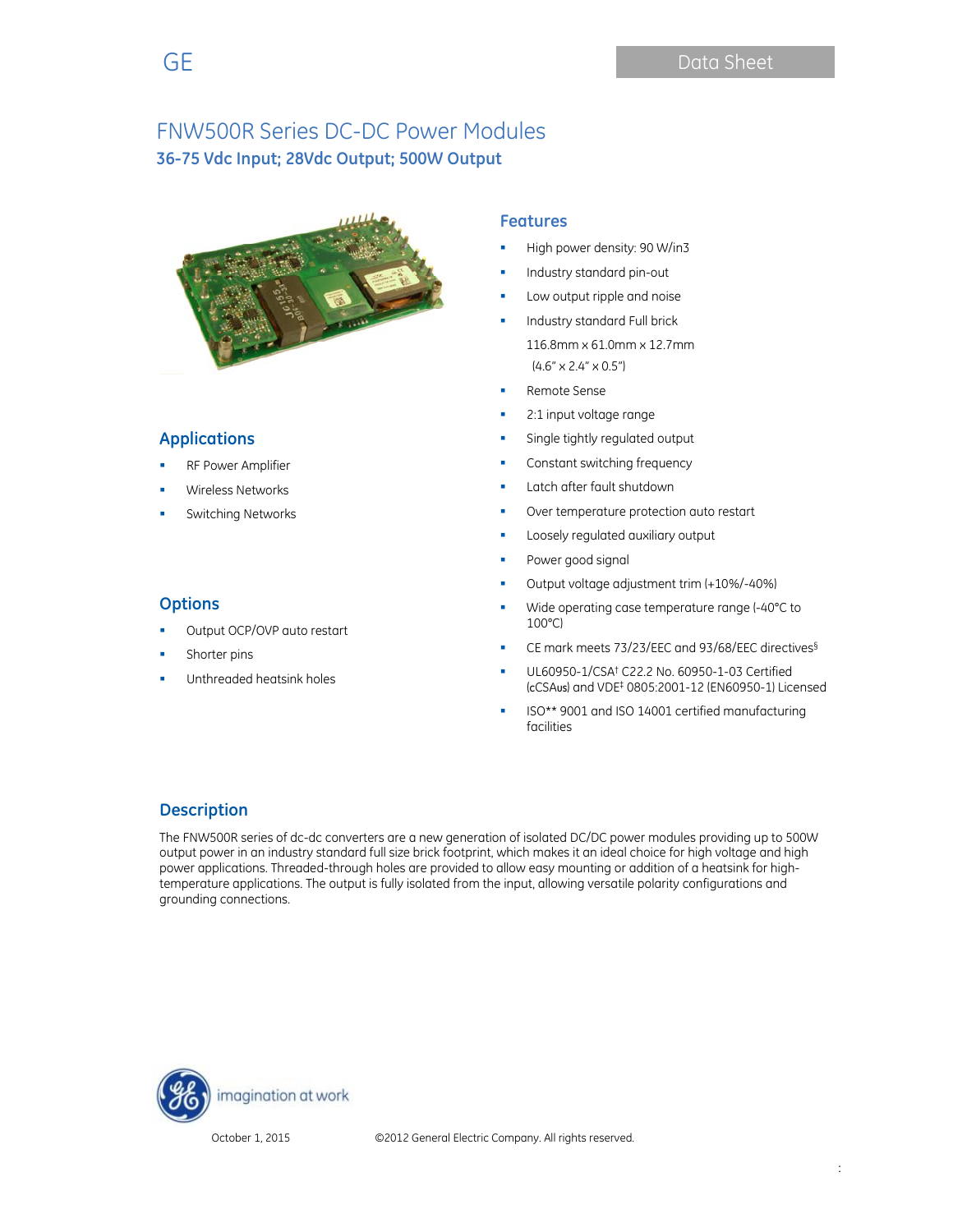### **Absolute Maximum Ratings**

Stresses in excess of the absolute maximum ratings can cause permanent damage to the device. These are absolute stress ratings only, functional operation of the device is not implied at these or any other conditions in excess of those given in the operations sections of the data sheet. Exposure to absolute maximum ratings for extended periods can adversely affect the device reliability.

| Parameter                                                                                                                                       | <b>Device</b> | Symbol                | <b>Min</b> | <b>Max</b> | Unit    |
|-------------------------------------------------------------------------------------------------------------------------------------------------|---------------|-----------------------|------------|------------|---------|
| Input Voltage (Continuous)                                                                                                                      | All           | <b>V<sub>IN</sub></b> | $-0.3$     | 80         | Vdc.    |
| Operating Ambient Temperature                                                                                                                   |               |                       |            |            |         |
| Note: When the operating ambient temperature is within<br>55C~85C, the application of the module refers to the derating<br>curves of Figure 16. | All           | Тα                    | $-40$      | 85         | $\circ$ |
| Operating Case Temperature<br>(See Thermal Considerations section)                                                                              | All           | Tc.                   | $-40$      | 100        | °۲      |
| Storage Temperature                                                                                                                             | All           | $T_{\text{stq}}$      | -55        | 125        | °C      |
| I/O Isolation Voltage, Input to case                                                                                                            | All           |                       |            | 1500       | Vdc     |
| Output to case                                                                                                                                  | All           |                       |            | 500        | Vdc.    |

## **Electrical Specifications**

Unless otherwise indicated, specifications apply over all operating input voltage, resistive load, and temperature conditions.

| Parameter                                                                                                                                         | <b>Device</b> | Symbol   | Min | Typ | <b>Max</b> | Unit   |
|---------------------------------------------------------------------------------------------------------------------------------------------------|---------------|----------|-----|-----|------------|--------|
| Operating Input Voltage                                                                                                                           | All           | $V_{IN}$ | 36  | 48  | 75         | Vdc.   |
| Maximum Input Current                                                                                                                             |               |          |     |     |            |        |
| $(V_{IN} = 36V$ to 75V, $I_0 = I_0$ max)                                                                                                          | All           | IN max   |     |     | 18         | Adc    |
| Inrush Transient                                                                                                                                  | All           | 2t       |     |     | 2          | $A^2S$ |
| Input Reflected Ripple Current, peak-to-peak<br>(5Hz to 20MHz, 12µH source impedance; V <sub>IN</sub> =0V to 75V,<br>$I0= I0max$ ; see Figure 10) | All           |          |     |     | 40         | mAp-p  |
| Input Ripple Rejection (120Hz)                                                                                                                    | All           |          |     | 50  |            | dB     |

### **CAUTION: This power module is not internally fused. An input line fuse must always be used.**

This power module can be used in a wide variety of applications, ranging from simple standalone operation to being an integrated part of complex power architecture. To preserve maximum flexibility, internal fusing is not included. Always use an input line fuse, to achieve maximum safety and system protection. The safety agencies require a time-delay or fastacting fuse with a maximum rating of 30 A (see Safety Considerations section). Based on the information provided in this data sheet on inrush energy and maximum dc input current, the same type of fuse with a lower rating can be used. Refer to the fuse manufacturer's data sheet for further information.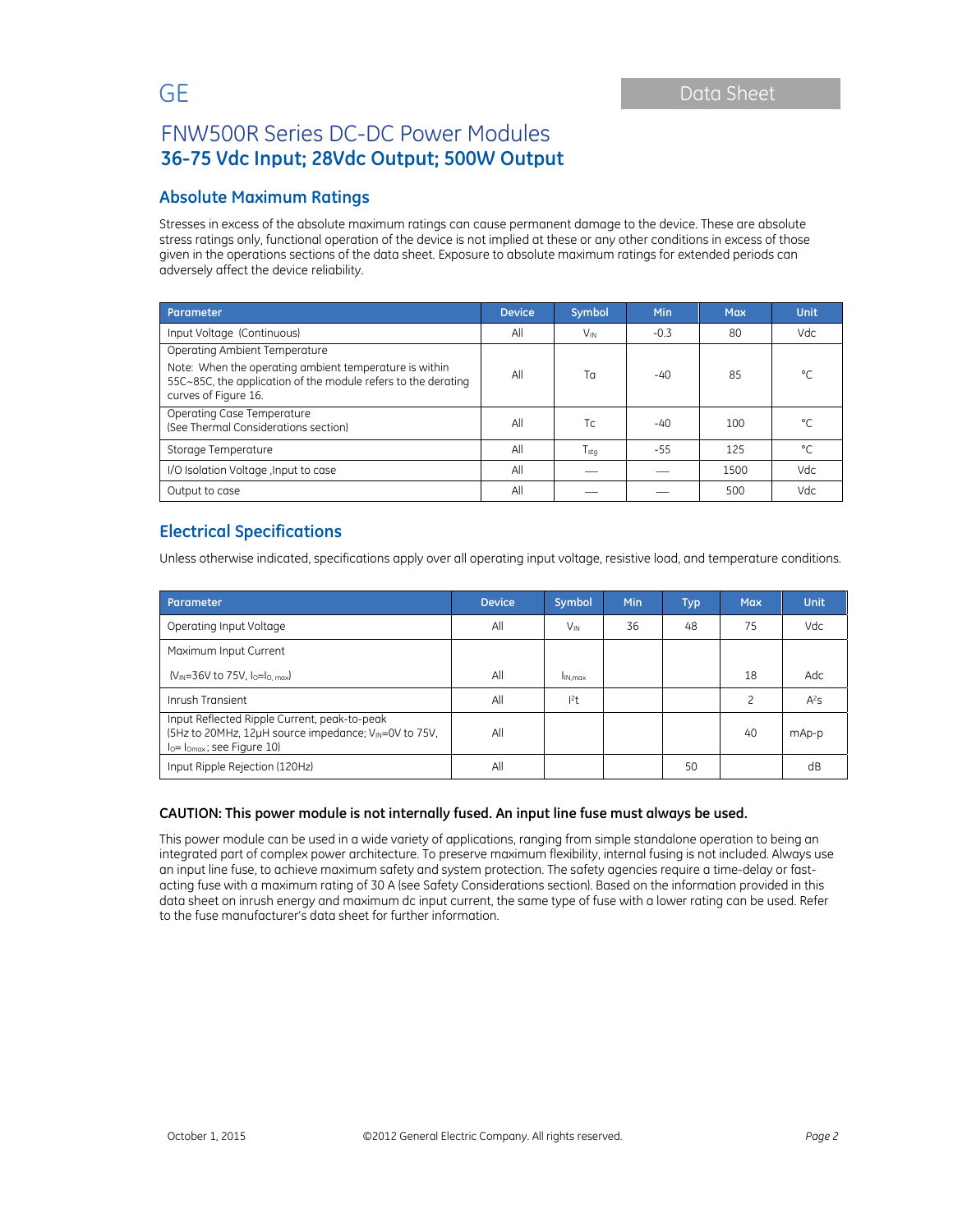# **Electrical Specifications** (continued)

| Parameter                                                                                                                                                                                                                                                          | <b>Device</b>     | Symbol              | Min   | <b>Typ</b>          | <b>Max</b>        | <b>Unit</b>                              |
|--------------------------------------------------------------------------------------------------------------------------------------------------------------------------------------------------------------------------------------------------------------------|-------------------|---------------------|-------|---------------------|-------------------|------------------------------------------|
| Output Voltage Set-point<br>$(V_{IN} = V_{IN,nom}$ , $I_0 = I_0$ , $_{max}$ , $T_c = 25^{\circ}C$                                                                                                                                                                  | All               | $V_{O.}$ set        | 27.5  | 28                  | 28.5              | $V_{dc}$                                 |
| Output Voltage<br>(Over all operating input voltage, resistive load, and<br>temperature conditions until end of life)                                                                                                                                              | All               | $V_{\rm O}$         | 27.15 |                     | 28.85             | $V_{dc}$                                 |
| Output Regulation<br>Line $(V_{IN} = V_{IN. min}$ to $V_{IN. max}$<br>Load $(I0=I0. min$ to $I0. max$<br>Temperature (T <sub>c</sub> = -40 $\degree$ C to +100 $\degree$ C)                                                                                        | All<br>All<br>All |                     |       | 0.05<br>0.05<br>100 | 0.2<br>0.2<br>300 | %Vo<br>%Vo<br>mV                         |
| Output Ripple and Noise on nominal output<br>(VIN=VIN, nom and lo=lo, min to lo, max)<br>RMS (5Hz to 20MHz bandwidth)<br>Peak-to-Peak (5Hz to 20MHz bandwidth)                                                                                                     | All<br>All        |                     |       | 140                 | 80<br>300         | mV <sub>rms</sub><br>$mV_{\text{pk-bk}}$ |
| <b>External Capacitance</b><br>Note: use a minimum 470uF output capacitor. If the<br>ambient temperature is less than -20°C, use more<br>than 3 of recommended minimum capacitors.                                                                                 | All               | C <sub>0. max</sub> | 470   | 1000                | 5000              | μF                                       |
| Output Current                                                                                                                                                                                                                                                     | All               | $\mathsf{I}_\circ$  | 1.8   |                     | 18                | Adc                                      |
| Output Current Limit Inception                                                                                                                                                                                                                                     | All               | lo, lim             | 19    | 22                  | 25.2              | Adc                                      |
| Efficiency<br>VIN=VIN, nom, Tc=25°C<br>$I_0 = I_0$ max $V_0 = V_0$ set                                                                                                                                                                                             | All               | η                   |       | 91                  |                   | %                                        |
| Switching Frequency                                                                                                                                                                                                                                                |                   | $f_{sw}$            |       | 300                 |                   | kHz                                      |
| Dynamic Load Response<br>( $\Delta$ lo/ $\Delta$ t=1A/10 $\mu$ s; V <sub>in</sub> =V <sub>in</sub> , nom; T <sub>c</sub> =25°C; Tested<br>with a 470 µF aluminum and a 10 µF ceramic<br>capacitor across the load.)<br>Load Change from Io= 50% to 75% of Io, max: |                   |                     |       |                     |                   |                                          |
| Peak Deviation<br>Settling Time (Vo<10% peak deviation)                                                                                                                                                                                                            | All               | $V_{pk}$<br>$t_{s}$ |       | 3<br>$\overline{c}$ |                   | $%V_{O,set}$<br>ms                       |
| Load Change from Io= 25% to 50% of Io, max:<br>Peak Deviation                                                                                                                                                                                                      |                   | $V_{\text{ok}}$     |       | 3                   |                   | $%V_{O, set}$                            |
| Settling Time (Vo<10% peak deviation)                                                                                                                                                                                                                              |                   | $t_{s}$             |       | $\overline{c}$      |                   | ms                                       |

# **Isolation Specifications**

| Parameter                    | Symbol <sup>1</sup> | <b>Min</b>                      | <b>Typ</b>                    | Max                           | Unit |
|------------------------------|---------------------|---------------------------------|-------------------------------|-------------------------------|------|
| <b>Isolation Capacitance</b> | <b>Ciso</b>         | $\overbrace{\qquad \qquad }^{}$ | 1500                          |                               | рŀ   |
| Isolation Resistance         | Riso                | 10                              | $\overbrace{\phantom{12333}}$ | $\overbrace{\phantom{12332}}$ | МΩ   |

# **General Specifications**

| Parameter                                                                                                                                      | <b>Device</b> | <b>Symbol</b> | <b>Min</b> | Typ                    | <b>Max</b> | Unit   |
|------------------------------------------------------------------------------------------------------------------------------------------------|---------------|---------------|------------|------------------------|------------|--------|
| Calculated Reliability based upon Telcordia SR-332<br>Issue 2: Method I Case 3 (I <sub>0</sub> =80%I <sub>0. max</sub> , T <sub>A</sub> =40°C, | All           | FIT           |            | 10 <sup>9</sup> /Hours |            |        |
| airflow = 200 lfm, 90% confidence)                                                                                                             |               | <b>MTBF</b>   |            | 2,487,326              |            | Hours  |
| Weight                                                                                                                                         | All           |               |            | 150                    |            |        |
|                                                                                                                                                |               |               |            |                        |            | $\sim$ |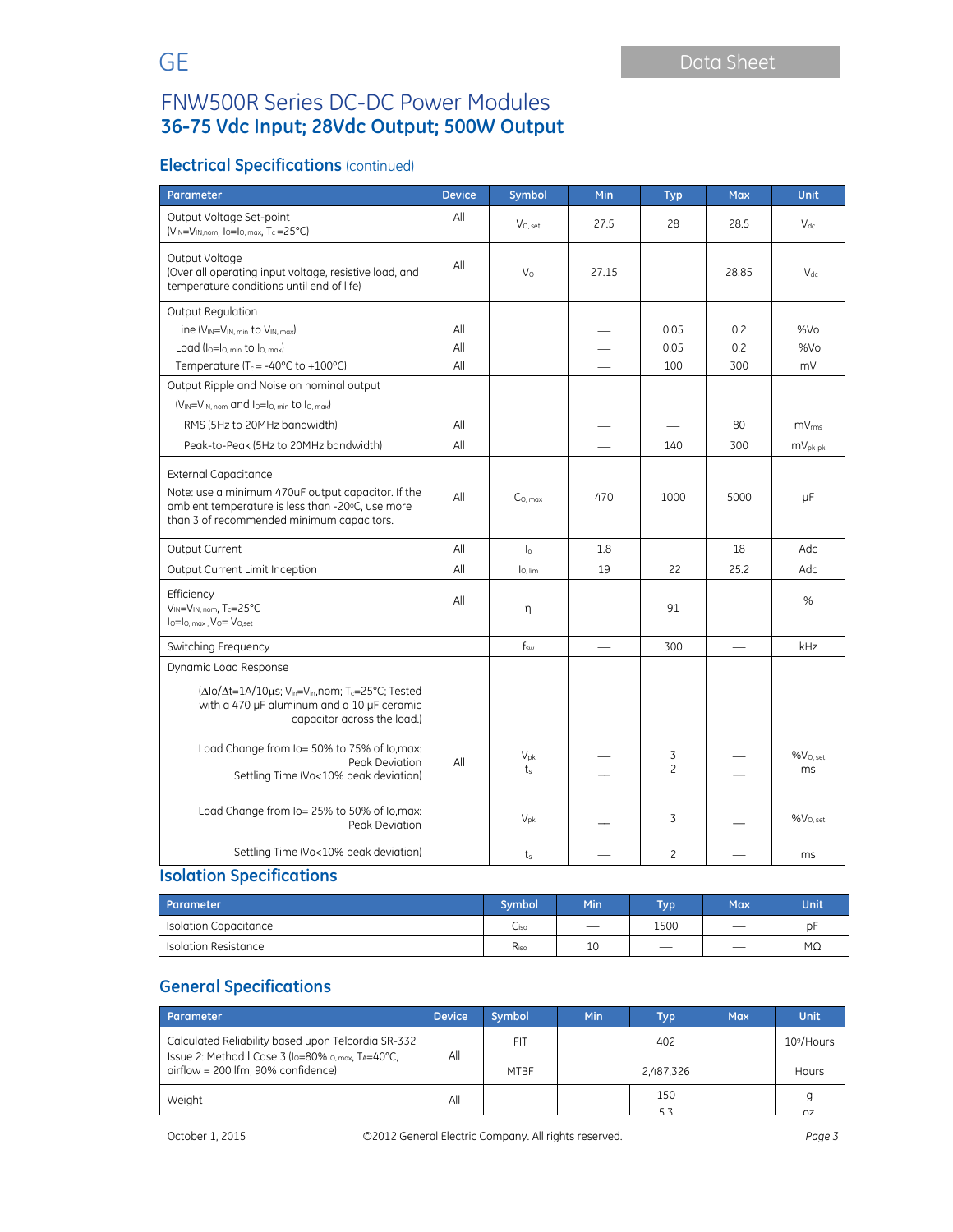# **Feature Specifications**

Unless otherwise indicated, specifications apply over all operating input voltage, resistive load, and temperature conditions. See Feature Descriptions for additional information.

| Parameter                                                                                                                                                    | <b>Device</b> | Symbol                   | Min   | <b>Typ</b> | <b>Max</b> | <b>Unit</b>         |
|--------------------------------------------------------------------------------------------------------------------------------------------------------------|---------------|--------------------------|-------|------------|------------|---------------------|
| Remote On/Off Signal Interface                                                                                                                               |               |                          |       |            |            |                     |
| (V <sub>IN</sub> =V <sub>IN, min</sub> to V <sub>IN, max</sub> ; open collector or equivalent),<br>Refer to remote on/off description and Figure 11.         |               |                          |       |            |            |                     |
| Remote On/Off Current - Logic ON                                                                                                                             | All           | lon/off                  | 1.0   |            | 5.0        | mA                  |
| Remote On/Off Current - Logic OFF                                                                                                                            | All           | l <sub>on/off</sub>      |       |            | 50         | μA                  |
| Turn-On Delay and Rise Times                                                                                                                                 |               |                          |       |            |            |                     |
| $(Vin=Vin, nom, lo=lo, max, 25C)$                                                                                                                            |               |                          |       |            |            |                     |
| Case1: $T_{delay}$ = Time until VO = 10% of Vo, set from<br>application of Vin with Remote On/Off set to ON.                                                 | All           | Tdelay                   | 60    | 75         | 100        | ms                  |
| Case2: $T_{delay}$ = Time until VO = 10% of Vo, set from<br>application of Remote On/Off from Off to On with Vin<br>already applied for at least one second. | All           | Tdelay                   |       | 5          |            | ms                  |
| $T_{rise}$ = time for $V_{O}$ to rise from 10% of $V_{O,set}$ to 90% of<br>V <sub>O.set</sub> .                                                              | All           | Trise                    |       | 25         |            | ms                  |
| Output Voltage Overshoot                                                                                                                                     |               |                          |       |            | 3          | $%$ $V0$ set        |
| (I <sub>O</sub> =80% of I <sub>O, max</sub> , T <sub>A</sub> =25°C)                                                                                          |               |                          |       |            |            |                     |
| Output Voltage Adjustment<br>(See Feature Descriptions):                                                                                                     |               |                          |       |            |            |                     |
| Output Voltage Remote-sense Range<br>(only for No Trim or Trim down application)                                                                             | All           | Vsense                   |       |            | 2          | %V <sub>o,nom</sub> |
| Output Voltage Set-point Adjustment Range (trim)                                                                                                             | All           | <b>V</b> <sub>trim</sub> | 60    |            | 110        | $%V_{o,nom}$        |
| Output Overvoltage Protection                                                                                                                                | All           | V <sub>O</sub> , limit   | 32    |            | 38         | V                   |
| Over Temperature Protection                                                                                                                                  | All           | Tref                     |       | 106        |            | °C                  |
| (See Feature Descriptions)                                                                                                                                   |               |                          |       |            |            |                     |
| Input Under Voltage Lockout                                                                                                                                  |               | VIN UVIO                 |       |            |            |                     |
| Turn-on Threshold                                                                                                                                            | All           |                          |       | 35         | 36         | V                   |
| Turn-off Threshold                                                                                                                                           | All           |                          | 30    | 31         |            | $\vee$              |
| <b>Hysteresis</b>                                                                                                                                            | All           |                          |       | 4          |            | V                   |
| Input Over voltage Lockout                                                                                                                                   |               | $V_{IN, OVLO}$           |       |            |            |                     |
| Turn-on Threshold                                                                                                                                            | All           |                          |       | 76         | 78         | V                   |
| Turn-off Threshold                                                                                                                                           | All           |                          | 79    | 80         |            | V                   |
| <b>Hysteresis</b>                                                                                                                                            | All           |                          | $---$ | 4          | $---$      | V                   |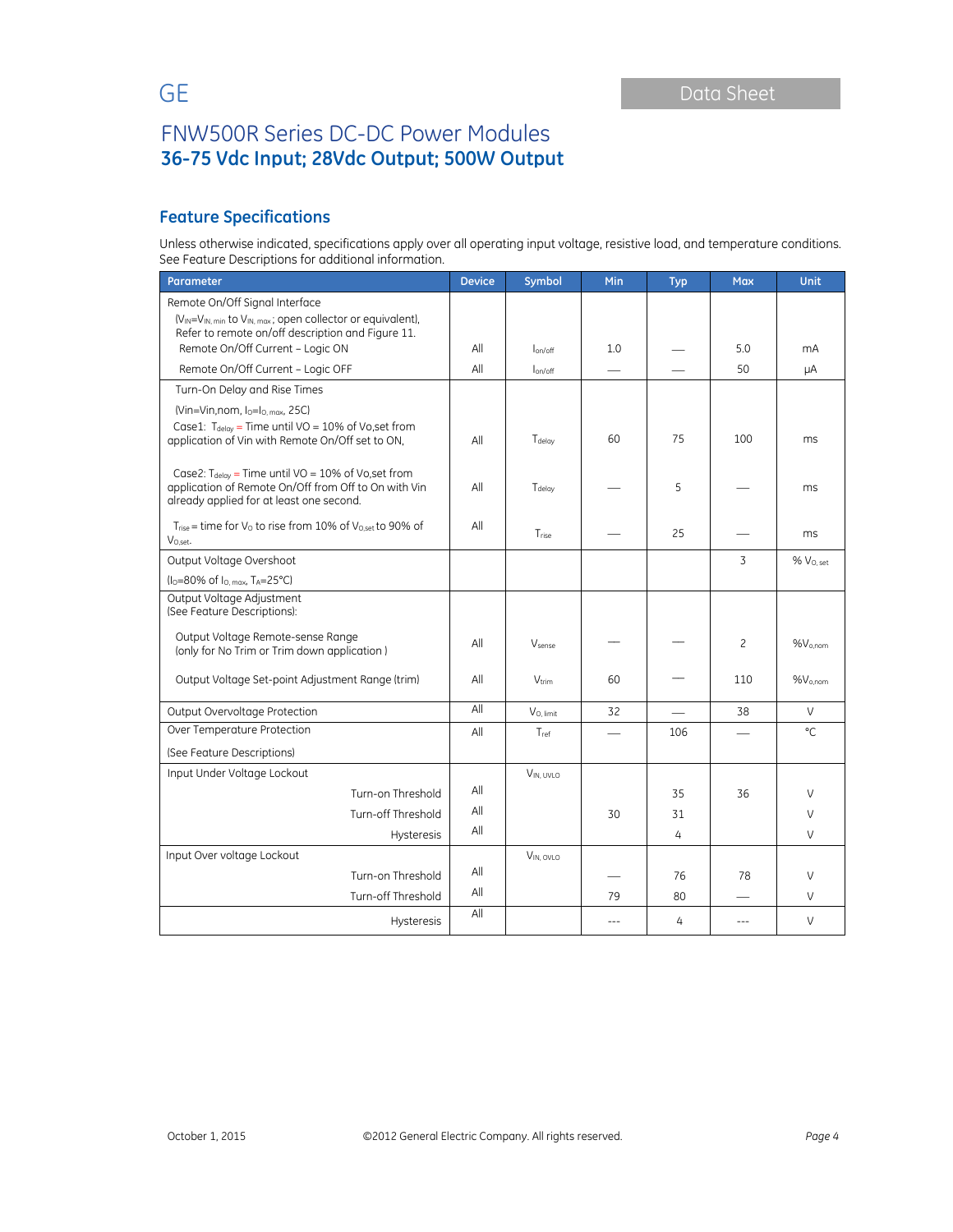### **Characteristic Curves**

The following figures provide typical characteristics for the FNW500R (28V, 18A) at 25ºC. The figures are identical for either positive or negative Remote On/Off logic.





**Figure 1. Converter Efficiency versus Output Current. Figure 4. Typical Start-Up Using Remote On/Off,**



**Figure 2. Typical Output Ripple and Noise at Room Temperature and 48Vin; Io = Io,max; Co,ext = 470µF.** 



**Figure 3. Transient Response to Dynamic Load Change from 25% to 50% to 25% of Full Load at Room Temperature and 48 Vdc Input; 0.1A/uS** 

**R1=30Kohm; Co,ext = 470µF.** 







**Figure 6. Transient Response to Dynamic Load Change from 50% to 75% to 50% of Full Load at Room Temperature and 48 Vdc Input; 0.1A/uS**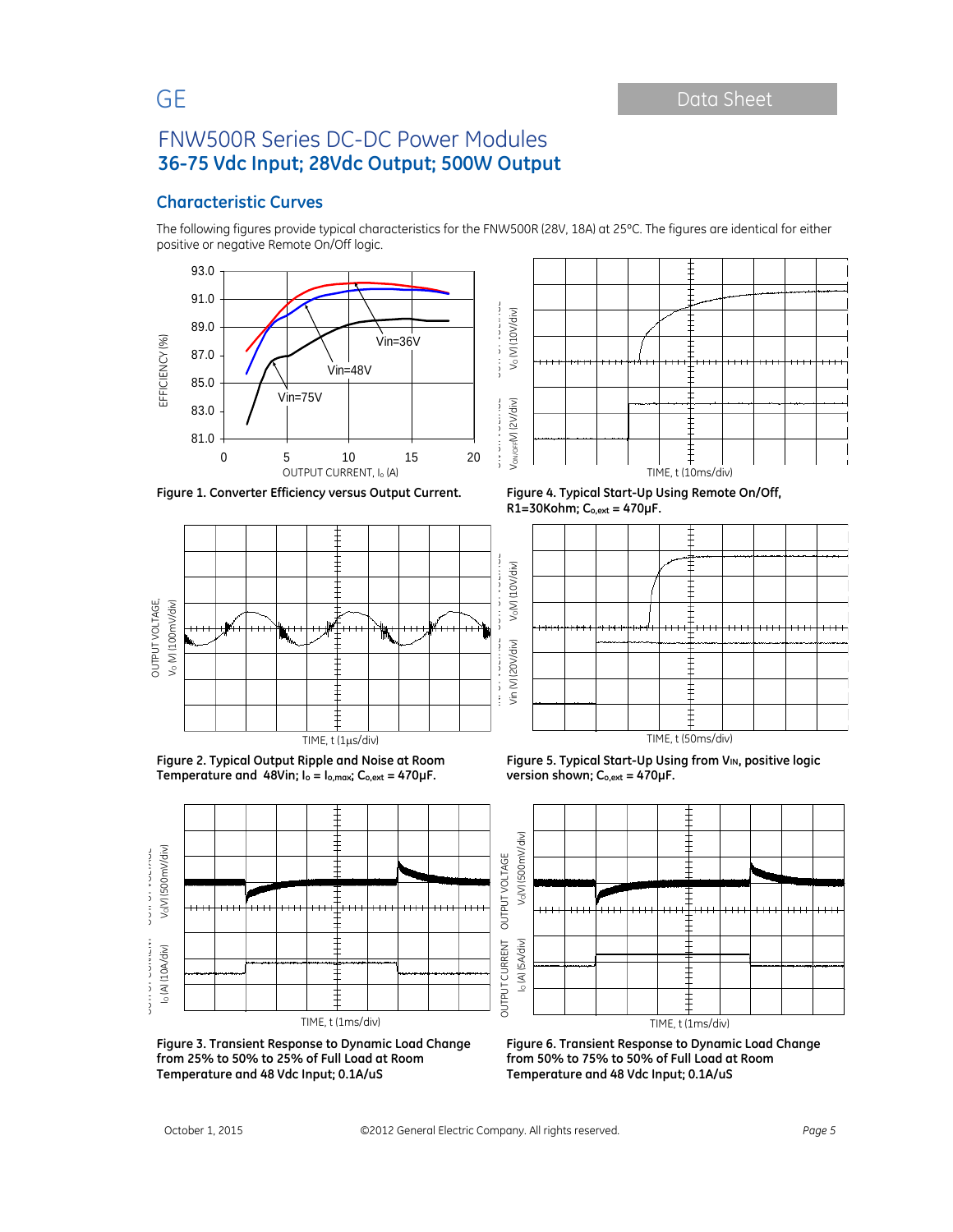### **Test Configurations**



**Figure 7. Input Reflected Ripple Current Test Setup.**

Note: Measure the input reflected-ripple current with a simulated source inductance (LTEST) of 12 µH. Capacitor CS offsets possible battery impedance. Measure the current, as shown above.



#### **Figure 8. Output Ripple and Noise Test Setup.**

Note: Use a Cout (470 µF Low ESR aluminum or tantalum capacitor typical), a 0.1 µF ceramic capacitor and a 10 µF ceramic capacitor, and Scope measurement should be made using a BNC socket. Position the load between 51 mm and 76 mm (2 in. and 3 in.) from the module.



#### **Figure 9. Output Voltage and Efficiency Test Setup.**

Note: All measurements are taken at the module terminals. When socketing, place Kelvin connections at module terminals to avoid measurement errors due to socket contact resistance.

$$
\eta = \left(\frac{[V_O(+) - V_O(-)]I_O}{[V_I(+) - V_I(-)]I_I}\right) \times 100\%
$$

### **Design Considerations**

### **Input Source Impedance**

The power module should be connected to a low ac-impedance source. A highly inductive source impedance can affect the stability of the power module. For the test configuration in Figure 7, a 470μF Low ESR aluminum capacitor, CIN, mounted close to the power module helps ensure the stability of the unit. Consult the factory for further application guidelines

### **Output Capacitance**

The FNW500R power module requires a minimum output capacitance of 470µF Low ESR aluminum capacitor, Cout to ensure stable operation over the full range of load and line conditions, see Figure 8. If the ambient temperature is under -20C, it is required to use at least 3 pcs of minimum capacitors in parallel. In general, the process of determining the acceptable values of output capacitance and ESR is complex and is load-dependant.

### **Safety Considerations**

For safety-agency approval of the system in which the power module is used, the power module must be installed in compliance with the spacing and separation requirements of the end-use safety agency standard, i.e., UL60950-1, CSA C22.2 No. 60950-1-03, EN60950-1 and VDE 0805:2001-12.

For end products connected to –48V dc, or –60Vdc nominal DC MAINS (i.e. central office dc battery plant), no further fault testing is required. \*Note: -60V dc nominal battery plants are not available in the U.S. or Canada.

For all input voltages, other than DC MAINS, where the input voltage is less than 60V dc, if the input meets all of the requirements for SELV, then:

- The output may be considered SELV. Output voltages will remain within SELV limits even with internallygenerated non-SELV voltages. Single component failure and fault tests were performed in the power converters.
- One pole of the input and one pole of the output are to be grounded, or both circuits are to be kept floating, to maintain the output voltage to ground voltage within ELV or SELV limits. However, SELV will not be maintained if  $V_1(+)$  and  $V_0(+)$  are grounded simultaneously.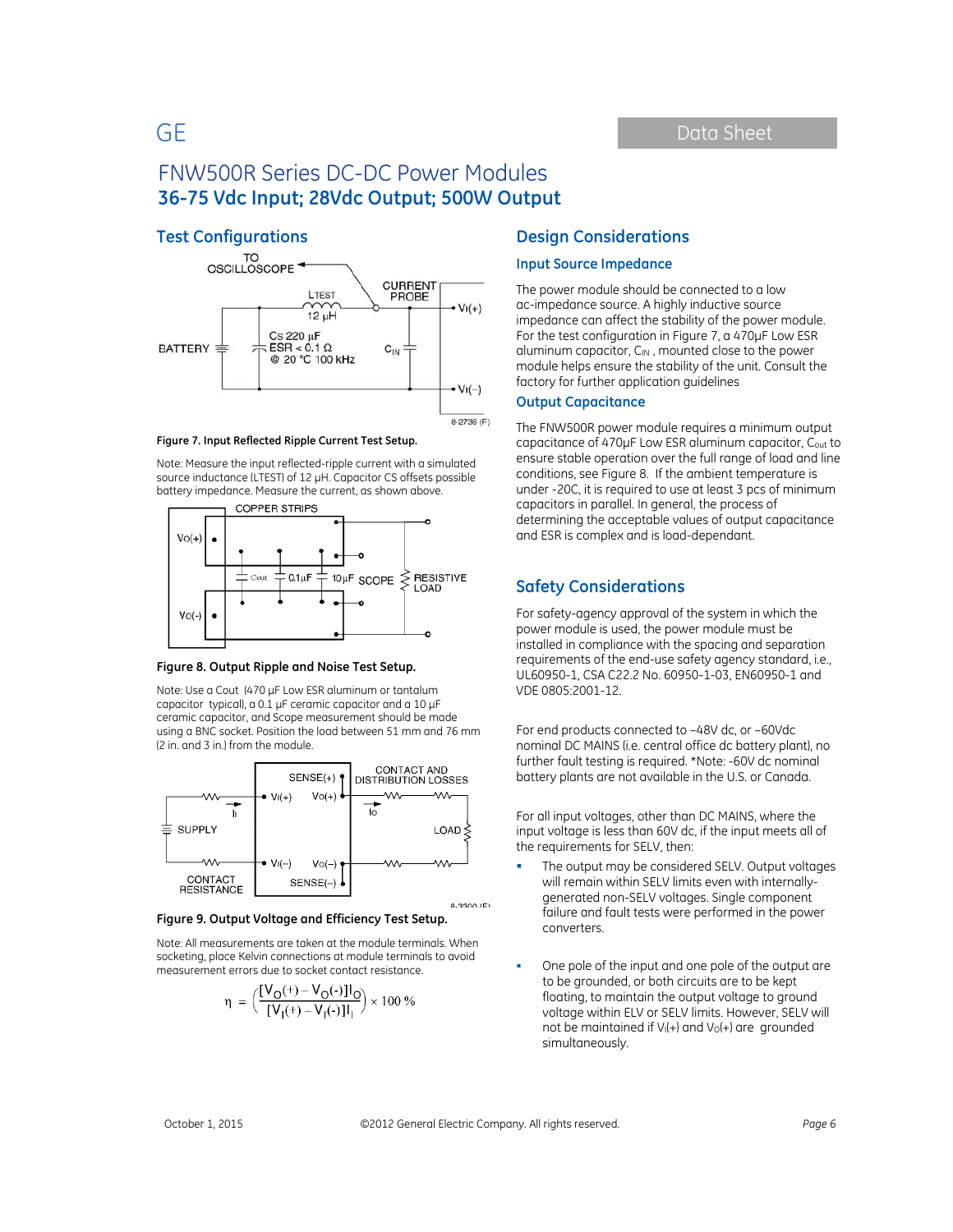### **Safety Considerations (continued)**

For all input sources, other than DC MAINS, where the input voltage is between 60 and 75V dc (Classified as TNV-2 in Europe), the following must be meet, if the converter's output is to be evaluated for SELV:

- The input source is to be provided with reinforced insulation from any hazardous voltage, including the ac mains.
- One Vi pin and one Vo pin are to be reliably earthed, or both the input and output pins are to be kept floating.
- Another SELV reliability test is conducted on the whole system, as required by the safety agencies, on the combination of supply source and the subject module to verify that under a single fault, hazardous voltages do not appear at the module's output.

All flammable materials used in the manufacturing of these modules are rated 94V-0, or tested to the UL60950 A.2 for reduced thickness.

The input to these units is to be provided with a maximum 30 A fast-acting or time-delay fuse in the unearthed lead.

### **Feature Description**

### **Remote On/Off**

Remote ON/OFF control is available as standard and has positive logic remote On/Off mode only. The converter will be active as long as a current Ion/off (1 to 5mA) is flowing into the ON/OFF+ (pin 4) and from the ON/OFF- (pin 3), and inactive when no current is flowing. Remote control pins are isolated up to 1.5 kV. The voltage to drive this current can be derived from the input voltage, the output voltage, or an external supply with an appropriate current limit resistor. The maximum forward current allowable without damage is 5 mA, and the maximum reverse current is 10mA. A typical remote ON/OFF circuit is shown as Figure 10. The current limit resistor (R1) is connected from Vin (+) pin to ON/OFF + pin, an open collector or an equivalent switch can be connected between ON/OFF - and V<sub>I</sub> (-) pins to control ON/OFF operation. A 0 Ohm resistor (R2) can be used if no open collector or switch used. For 48Vin, an appropriate R1 value is recommended to be 30Kohm (0.5W).



#### **Figure 10. Circuit configuration for using Remote On/Off Implementation.**

### **Overcurrent Protection**

To provide protection in a fault output overload condition, the module is equipped with internal current-limiting circuitry and can endure current limit for few milliseconds. A latching shutdown option is standard. If overcurrent persists for few milli-seconds, the module will shut down and remain off until the module is reset by either cycling the input power or by toggling the on/off pin for one second.

An auto-restart option (4) is also available in a case where an auto recovery is required. If overcurrent persists for few milli-seconds, the module will shut down and auto restart until the fault condition is corrected. If the output overload condition still exists when the module restarts, it will shut down again. This operation will continue indefinitely, until the overcurrent condition is corrected.

### **Over Voltage Protection**

The output overvoltage protection consists of circuitry that monitors the voltage on the output terminals. If the voltage on the output terminals exceeds the over voltage protection threshold, then the module will shutdown and latch off. The overvoltage latch is reset by either cycling the input power for one second or by toggling the on/off signal for one second. The protection mechanism is such that the unit can continue in this condition until the fault is cleared.

An auto-restart option (4) is also available in a case where an auto recovery is required.

### **Output Voltage Programming**

Trimming allows the user to increase or decrease the output voltage set point of a module. Trimming down is accomplished by connecting an external resistor between the TRIM pin and the SENSE(-) pin. Trimming up is accomplished by connecting external resistor between the SENSE(+) pin and Vo(+) pin. The trim resistor should be positioned close to the module.

Be sure to use a zero resistor or short SENSE(+) and Vo(+) pins when the trim up function is not used.

If not using the trim down feature, leave the TRIM pin open.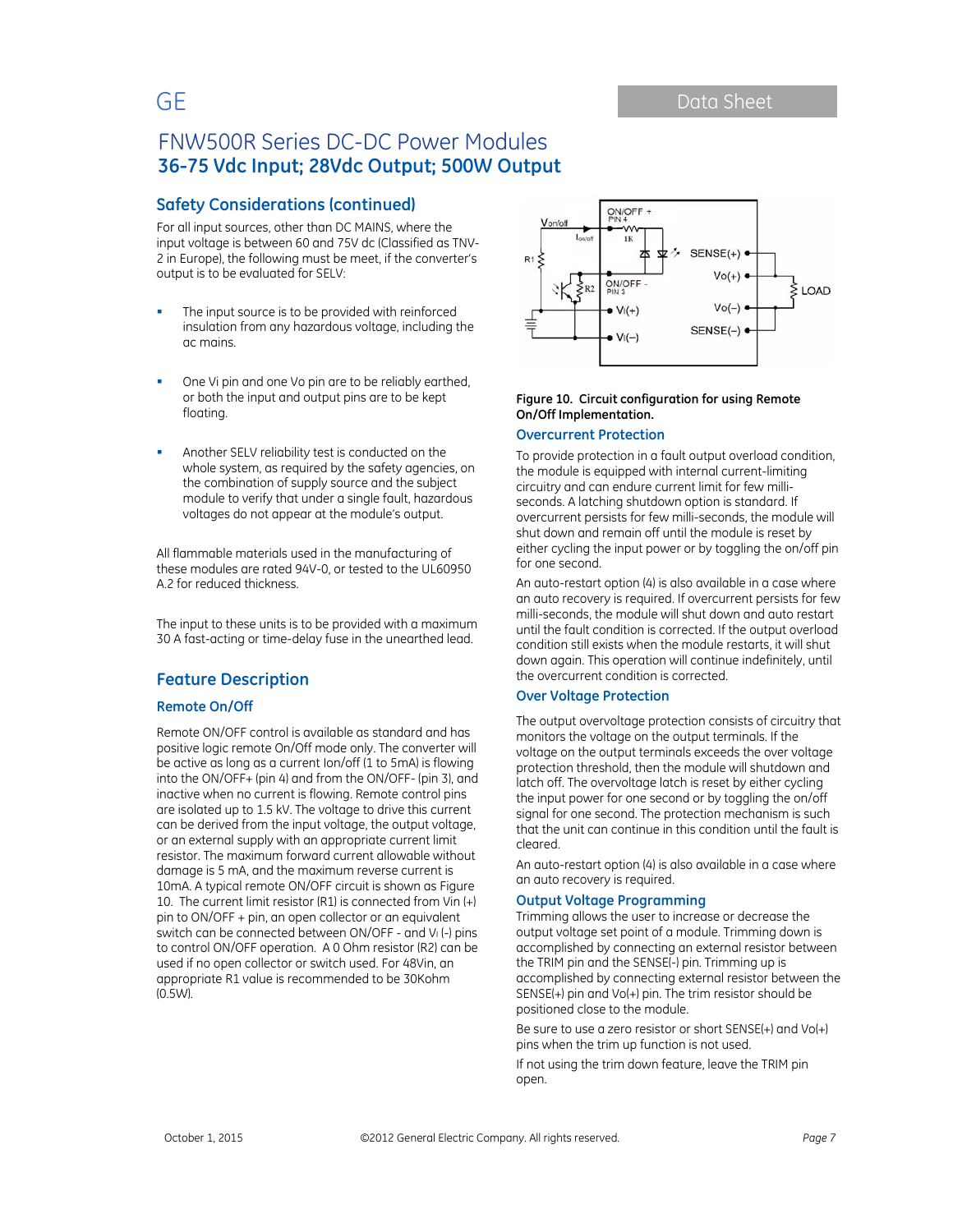### **Feature Description (continued)**

With an external resistor between the TRIM and SENSE(-) pins (Radj-down), the output voltage set point (Vo,adj) decreases (see Figure 11). The following equation determines the required external-resistor value to obtain a percentage output voltage change of  $\Delta\%$ .

**For output voltages: 28V** 

$$
R_{adj-down} = 5.97 \times \left(\frac{100}{\Delta\%} - 1\right) K\Omega
$$

Where,

$$
\Delta\% = \left| \frac{V_{o,\,nom} - V_{desired}}{V_{o,\,nom}} \right| \times 100
$$

Vdesired = Desired output voltage set point (V).



8-748 (F). b<sub>P</sub>

**Figure 11. Circuit Configuration to Decrease Output Voltage.** 

### **Trim Up – Increase Output Voltage**

With an external resistor connected between the Vo(+) and SENSE(+) pins (Radj-up), the output voltage set point (Vo,adj) increases (see Figure 12).

The following equation determines the required externalresistor value to obtain a percentage output voltage change of  $\Delta\%$ .

**For output voltages: 28V** 

$$
R_{adj-up} = \frac{V_o, nom \times \Delta\%}{100} \, K\Omega
$$

Where,

$$
\Delta\% = \left| \frac{V_{desired} - V_{o, nom}}{V_{o, nom}} \right| \times 100
$$

Vdesired = Desired output voltage set point (V).

$$
\begin{array}{|c|c|} \hline \circ V_I(+) & V_O(+) \circ \\ \hline \circ ON/OFF & SENSE(+) \circ & & & \\ \hline \circ CASE & \text{TRIM} \circ & & & \\ \hline \circ V_I(-) & SENSE(-) \circ & & & \\ & & & & \\ \hline & & & & \\ \hline & & & & \\ \hline & & & & \\ \hline & & & & \\ \hline & & & & \\ \hline & & & & \\ \hline & & & & \\ \hline & & & & \\ \hline & & & & \\ \hline & & & & \\ \hline & & & & \\ \hline & & & & \\ \hline & & & & \\ \hline & & & & \\ \hline & & & & \\ \hline & & & & \\ \hline & & & & \\ \hline & & & & \\ \hline & & & & \\ \hline & & & & \\ \hline & & & & \\ \hline & & & & \\ \hline & & & & \\ \hline & & & & \\ \hline & & & & \\ \hline & & & & \\ \hline & & & & \\ \hline & & & & \\ \hline & & & & \\ \hline & & & & \\ \hline & & & & \\ \hline & & & & \\ \hline & & & & \\ \hline & & & & \\ \hline & & & & \\ \hline & & & & \\ \hline & & & & \\ \hline & & & & \\ \hline & & & & \\ \hline & & & & \\ \hline & & & & \\ \hline & & & & \\ \hline & & & & \\ \hline & & & & \\ \hline & & & & \\ \hline & & & & \\ \hline & & & & \\ \hline & & & & \\ \hline & & & & \\ \hline & & & & \\ \hline & & & & \\ \hline & & & & \\ \hline & & & & \\ \hline & & & & \\ \hline & & & & \\ \hline & & & & \\ \hline & & & & \\ \hline & & & & \\ \hline & & & & \\ \hline & & & & \\ \hline & & & & \\ \hline & & & & \\ \hline & & & & \\ \hline & & & & \\ \hline & & & & \\ \hline & & & & \\ \hline & & & & \\ \hline & & & & \\ \hline & & & & \\ \hline & & & & \\ \hline & & & & \\ \hline & & & & \\ \hline & & & & \\ \hline & & & & \\ \hline & & & & \\ \hline & & & & \\ \hline & & & & \\ \hline & & & & & \\ \hline & & & & & \\ \hline & & & & & \\ \hline & & & & & \\ \hline & & & & & \\ \hline & & & &
$$

#### **Figure 12. Circuit Configuration to Increase Output Voltage.**

The voltage between the Vo(+) and Vo(-) terminals must not exceed the minimum output overvoltage shut-down value indicated in the Feature Specifications table. This limit includes any increase in voltage due to remote- sense compensation and output voltage set-point adjustment (trim). See Figure 13.

Although the output voltage can be increased by both the remote sense and by the trim, the maximum increase for the output voltage is not the sum of both. The maximum increase is the larger of either the remote sense or the trim.

The amount of power delivered by the module is defined as the voltage at the output terminals multiplied by the output current. When using remote sense and trim, the output voltage of the module can be increased, which the same output current would increase the power output of the module. Care should be taken to ensure that the maximum output power of the module remains at or below the maximum rated power.

#### **Examples:**

To trim down the output of a nominal 28V module to 16.8V

$$
\Delta\% = \left| \frac{28V - 16.8V}{28V} \right| \times 100
$$

 $\Delta\% = 40$ 

$$
R_{adj-down} = 5.97 \times \left(\frac{100}{40} - 1\right) K\Omega
$$

 $R_{\text{adj-down}} = 8.96$  k

To trim up the output of a nominal 28V module to 30.8V

$$
\Delta\% = \left| \frac{30.8V - 28V}{28V} \right| \times 100
$$
  

$$
\Delta\% = 10
$$

$$
Radj - up = \frac{28 \times 10}{100} K\Omega
$$
  
Ratio in = 2.8 KQ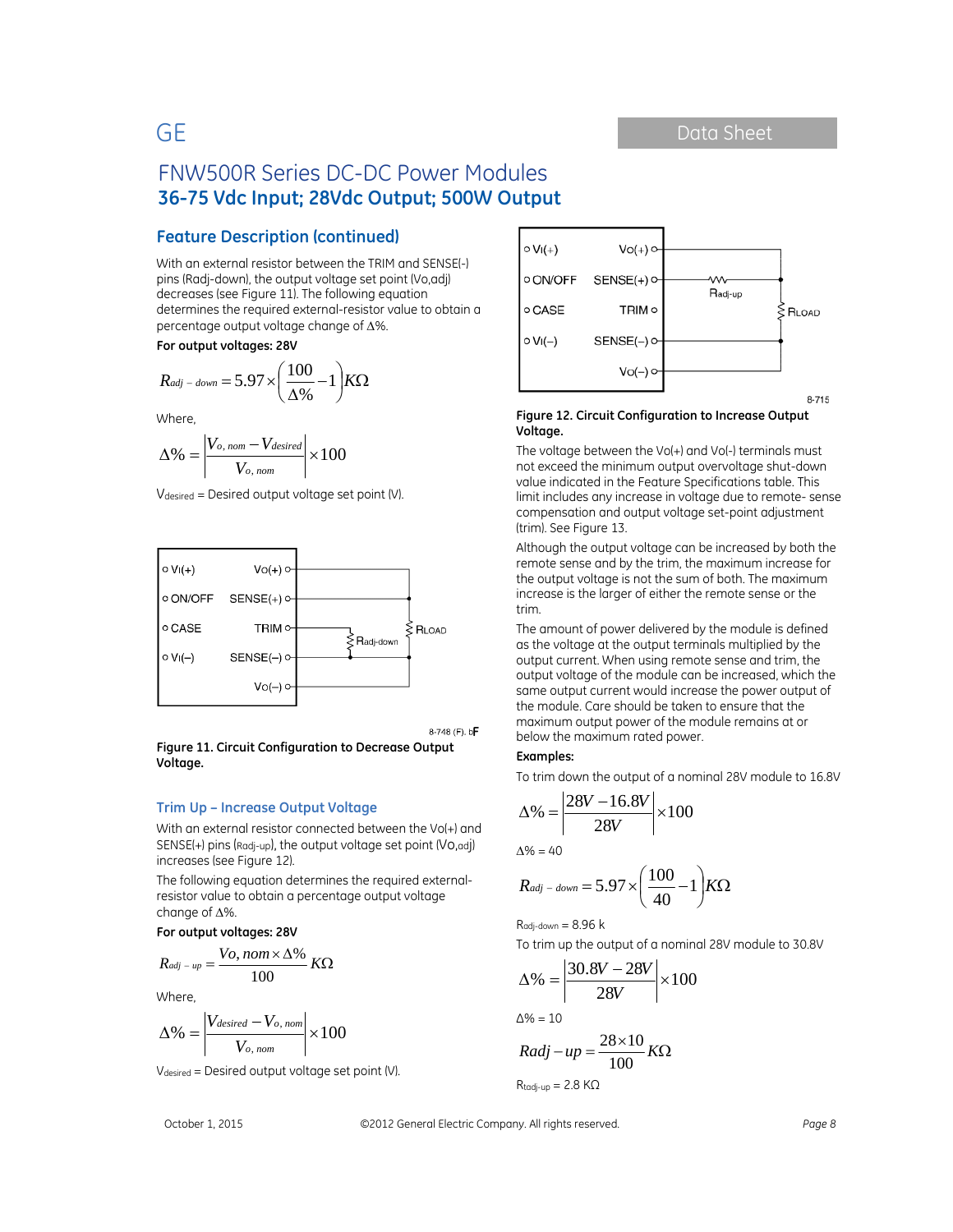### **Feature Description (continued)**

#### **Remote sense**

Remote sense minimizes the effects of distribution losses by regulating the voltage at the remote-sense connections (see Figure 13). For No Trim or Trim down application, the voltage between the remote-sense pins and the output terminals must not exceed the output voltage sense range given in the Feature Specifications table i.e.:

 $[Vol+]-Vol-]] - [SENSE(+) - SENSE(-)] \leq 2\%$  of  $V_{0,nom}$ .

The voltage between the Vo(+) and Vo(-) terminals must not exceed the minimum output overvoltage shut-down value indicated in the Feature Specifications table. This limit includes any increase in voltage due to remote-sense compensation and output voltage set-point adjustment (trim). See Figure 13. If not using the remote-sense feature to regulate the output at the point of load, then connect SENSE(+) to Vo(+) and SENSE(-) to Vo(-) at the module.

Although the output voltage can be increased by both the remote sense and by the trim, the maximum increase for the output voltage is not the sum of both. The maximum increase is the larger of either the remote sense or the trim. The amount of power delivered by the module is defined as the voltage at the output terminals multiplied by the output current. When using remote sense and trim: the output voltage of the module can be increased, which at the same output current would increase the power output of the module. Care should be taken to ensure that the maximum output power of the module remains at or below the maximum rated power.



#### **Figure 13. Effective Circuit Configuration for Single-Module Remote-Sense Operation Output Voltage.**

### **Over Temperature Protection**

The FNW500R module provides with non-latching over temperature protection. A temperature sensor monitors the operating temperature of the converter. If the reference temperature exceeds a threshold of 106 °C (typical) at the center of the baseplate, the converter will shut down and disable the output. When the baseplate temperature has decreased by approximately 20 ºC the converter will automatically restart.

The module can be restarted by cycling the dc input power for at least one second or by toggling the remote on/off signal for at least one second.

### **Auxiliary Power Output**

The module has an auxiliary power output, available on pin 16, referenced to the Sense- pin. The output is derived from the internal secondary bias supply and is capable of delivering up to 15 mA, with a voltage range that varies between 9V<sub>dc</sub> and 13 V<sub>dc</sub>. This supply is typically used to drive LEDs. To prevent internal module damage, do not connect or short this pin to any other pin on the module.

### **Power Good Signal**

The module contains a power good signal on pin 15, consisting of an open collector circuit that is referenced to the Sense- pin on the secondary side of the module. The power good signal is active low, when the module is operating normally. The maximum current that can sunk at this pin, during normal operation active low, is 35 mAdc, and the maximum voltage allowed on the pin, during module abnormal operation active high, is 35V<sub>dc</sub>. During transient load changes or during overcurrent hiccup events, the sanity of the power good signal is not guaranteed.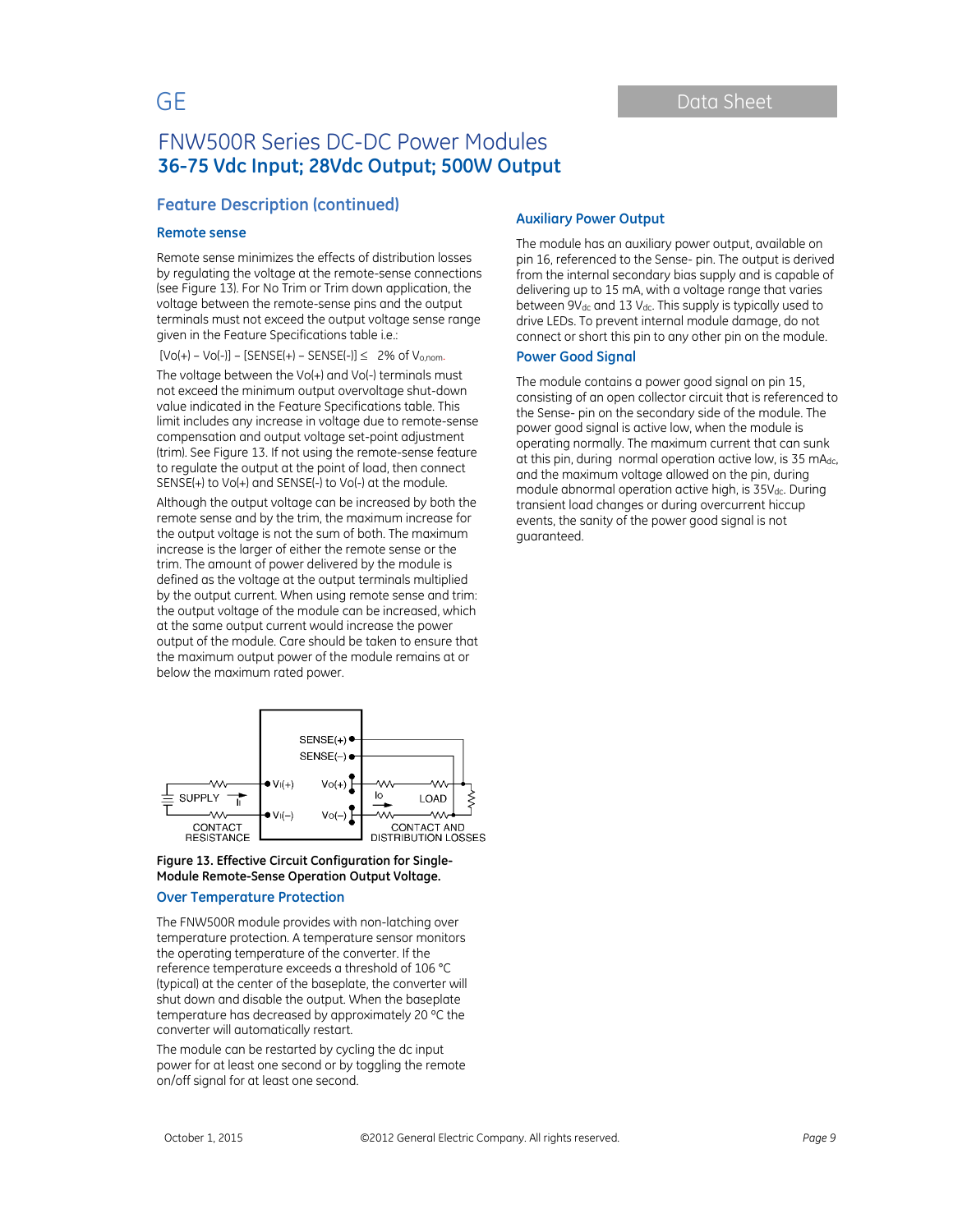### **Thermal Considerations**

The power modules operate in a variety of thermal environments; however, sufficient cooling should be provided to help ensure reliable operation of the unit. Heat-dissipating components inside the unit are thermally coupled to the case. Heat is removed by conduction, convection, and radiation to the surrounding environment. Proper cooling can be verified by measuring the case temperature. Peak temperature (Tc) occurs at the position indicated in Figure 14.

Considerations include ambient temperature, airflow, module power dissipation, and the need for increased reliability. A reduction in the operating temperature of the module will result in an increase in reliability. The thermal data presented here is based on physical measurements taken in a wind tunnel.

For reliable operation this temperature should not exceed 100ºC.



#### **Figure 14. Case (Tc ) Temperature Measurement Location (top view).**

The output power of the module should not exceed the rated power for the module as listed in the ordering Information table.

Although the maximum  $T_c$  temperature of the power modules is 100°C, you can limit this temperature to a lower value for extremely high reliability.

#### **Thermal Derating**

The curve in Figure 15 depicts the temperature/output power derating curve for conduction cooling type applications. These applications typically will provide a low thermal impedance cooling interface that is attached to the top surface of the module and is maintained at or below the  $T<sub>C</sub>$  temperature. The internal air surrounding the module is still and is held below 72°C. The module will deliver full power when the case  $(T<sub>C</sub>)$  Temperature Measurement Location is maintained at or below 95°C. For temperatures above 95°C, the output current must be limited by the derating curve. For other applications, such

as force air cooling, the FNW500R power module has large power dissipation, a customized heatsink is required for application.



**Figure 15. Output Power Derating for FNW500R in Conduction cooling (cold plate) applications; Ta <72ºC in vicinity of module interior; VIN = VIN, NOM**

### **Layout Considerations**

The FNW500R power module series are aluminum base board packaged style, as such; component clearance between the bottom of the power module and the mounting (Host) board is limited. Avoid placing copper areas on the outer layer directly underneath the power module.

### **Post Solder Cleaning and Drying Considerations**

Post solder cleaning is usually the final circuit-board assembly process prior to electrical board testing. The result of inadequate cleaning and drying can affect both the reliability of a power module and the testability of the finished circuit-board assembly. For guidance on appropriate soldering, cleaning and drying procedures, refer to GE *Board Mounted Power Modules: Soldering and Cleaning* Application Note.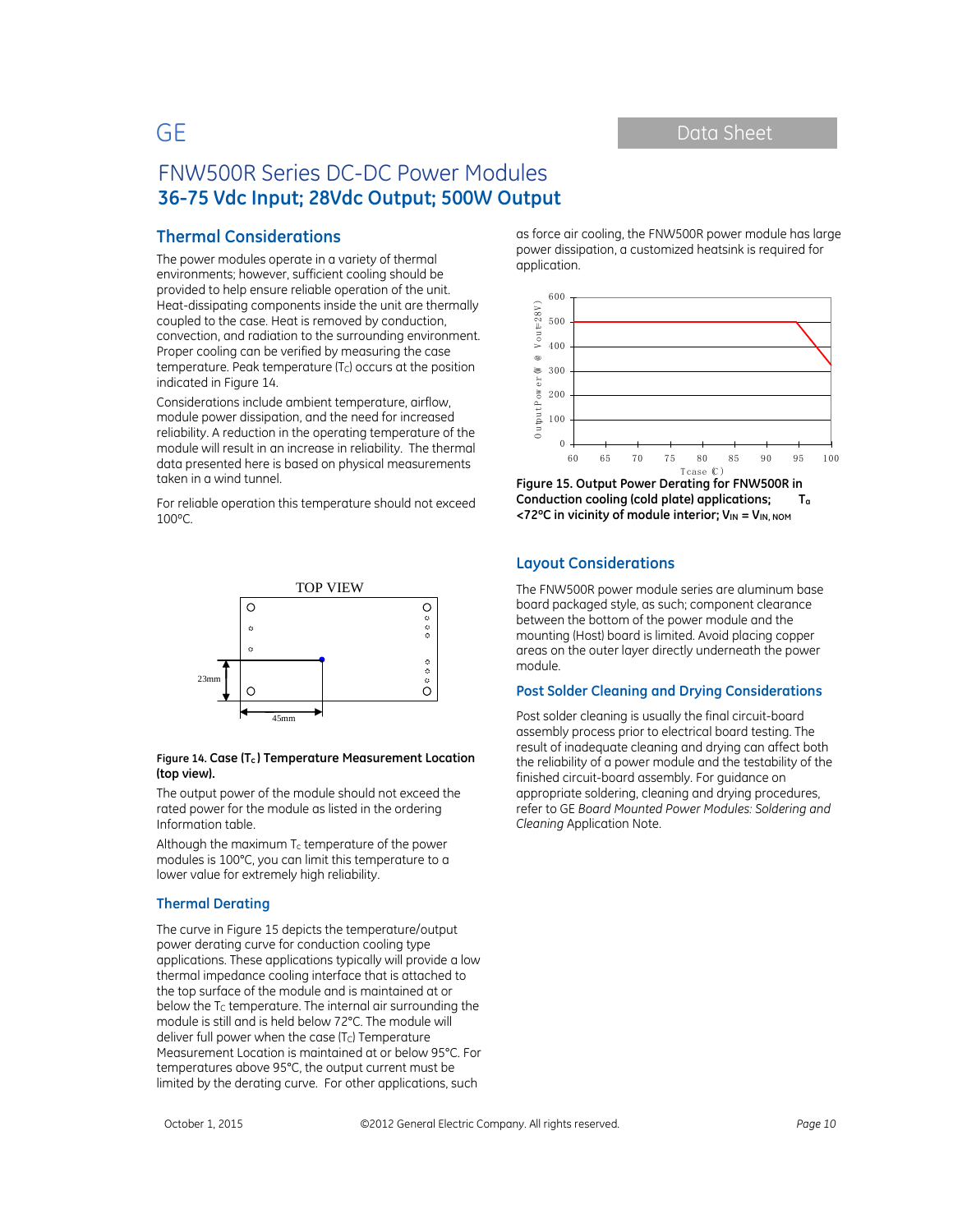# **Mechanical Outline for Through-Hole Module**

Dimensions are in millimeters and [inches].

Tolerances: x.x mm  $\pm$  0.5 mm [x.xx in.  $\pm$  0.02 in.] (Unless otherwise indicated)

x.xx mm  $\pm$  0.25 mm [x.xxx in  $\pm$  0.010 in.]

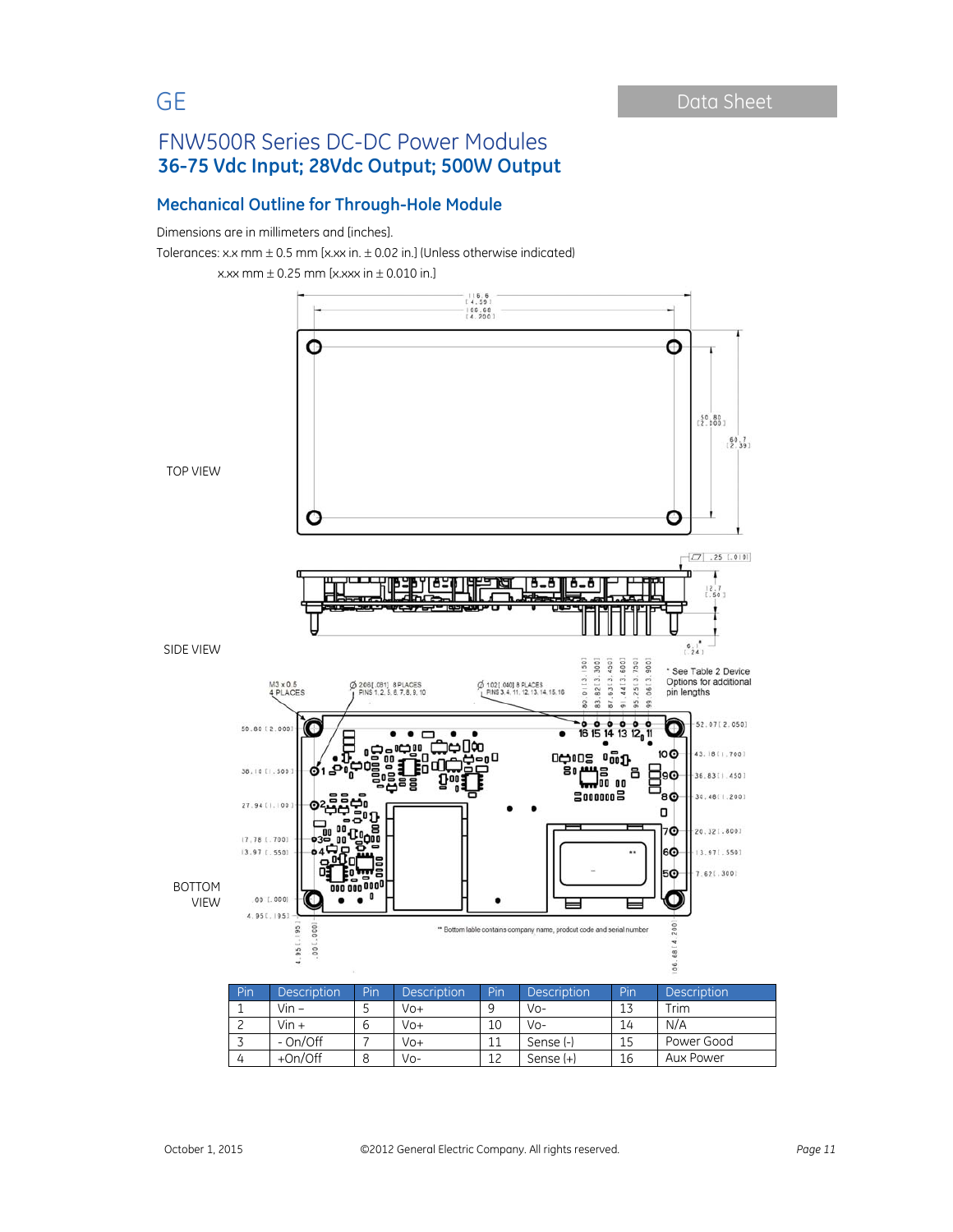### **Recommended Pad Layout for Through Hole Module**

Dimensions are in millimeters and [inches].

Tolerances: x.x mm  $\pm$  0.5 mm [x.xx in.  $\pm$  0.02 in.] (Unless otherwise indicated) x.xx mm  $\pm$  0.25 mm [x.xxx in  $\pm$  0.010 in.]